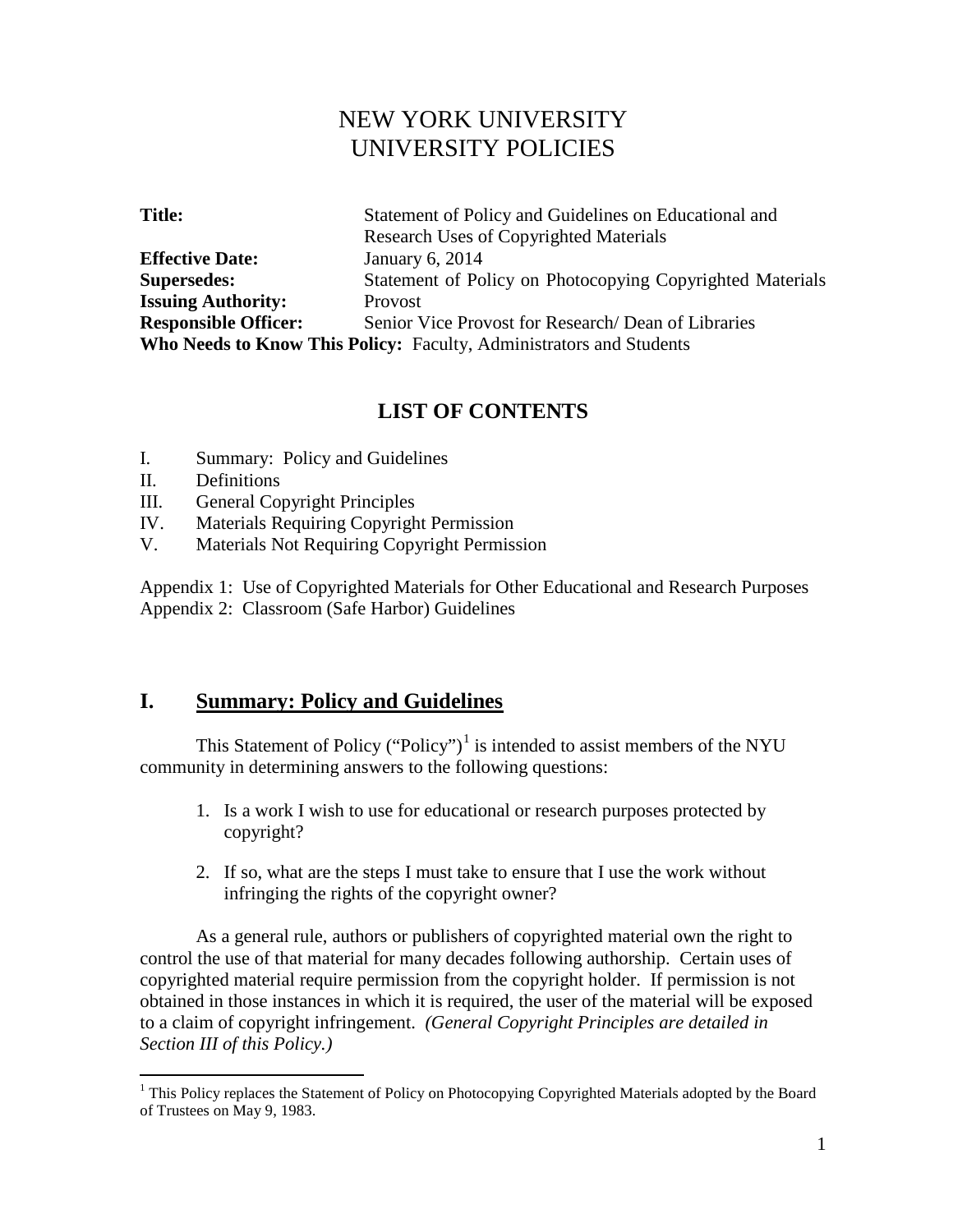Faculty, students and staff make regular use of copyrighted materials in wideranging activities at NYU in furtherance of its educational mission, including:

- i. Use of copyrighted works as required course readings or viewings
- ii. Distribution of materials to students in a class or posting or scanning materials to a Learning Management System Website
- iii. Academic presentations or conferences
- iv. Use by individual students and faculty in conducting academic and scholarly research, publishing or course preparation
- v. Library reserves, in accordance with the reserve policies of the relevant Library
- vi. Use of materials in distance education or other online educational uses, whether restricted to NYU or generally accessible

This Policy is intended to support NYU's educational mission and rights under copyright law, while minimizing the risk to the NYU community of copyright infringement claims. It will be supplemented from time to time with implementation information and instructions, including Frequently Asked Questions that interpret and detail the applicability of this Policy to practical situations.

# **II. Definitions**

 $\overline{a}$ 

"*Coursepack*" means a compilation of materials (*e.g.* a collection of articles, chapters from books, music, images, *etc.*), in print or digital form, that is collated by an instructor and assigned to students in lieu of an assigned textbook or other published materials.

"*Learning Management System Website*" means a password-protected website or other system maintained by an instructor for use by students enrolled in a particular course.<sup>[2](#page-1-0)</sup>

*"NYU Licensed Materials"* means electronic materials, such as journals and databases (*e.g.* JSTOR), that are governed by contractual license agreements negotiated between NYU and the content provider. The terms and conditions of these license agreements specify the uses that can be made of these materials.

# **III**. **General Copyright Principles**

A. *How long copyright lasts:* Under the copyright law of the United States<sup>[3](#page-1-1)</sup>, the creator of an original work of authorship is automatically granted a copyright to

<span id="page-1-0"></span> $2$  A Learning Management System Website must be an access-restricted website, typically restricted only to those registered in a course. A website open to the public does not fall within this definition and is not covered by this Policy. Instructors risk liability by relying upon open websites to display their course materials.

<span id="page-1-1"></span><sup>&</sup>lt;sup>3</sup> [Copyright Law of 1976, U.S. Code, Title 17.](http://www.loc.gov/copyright/title17)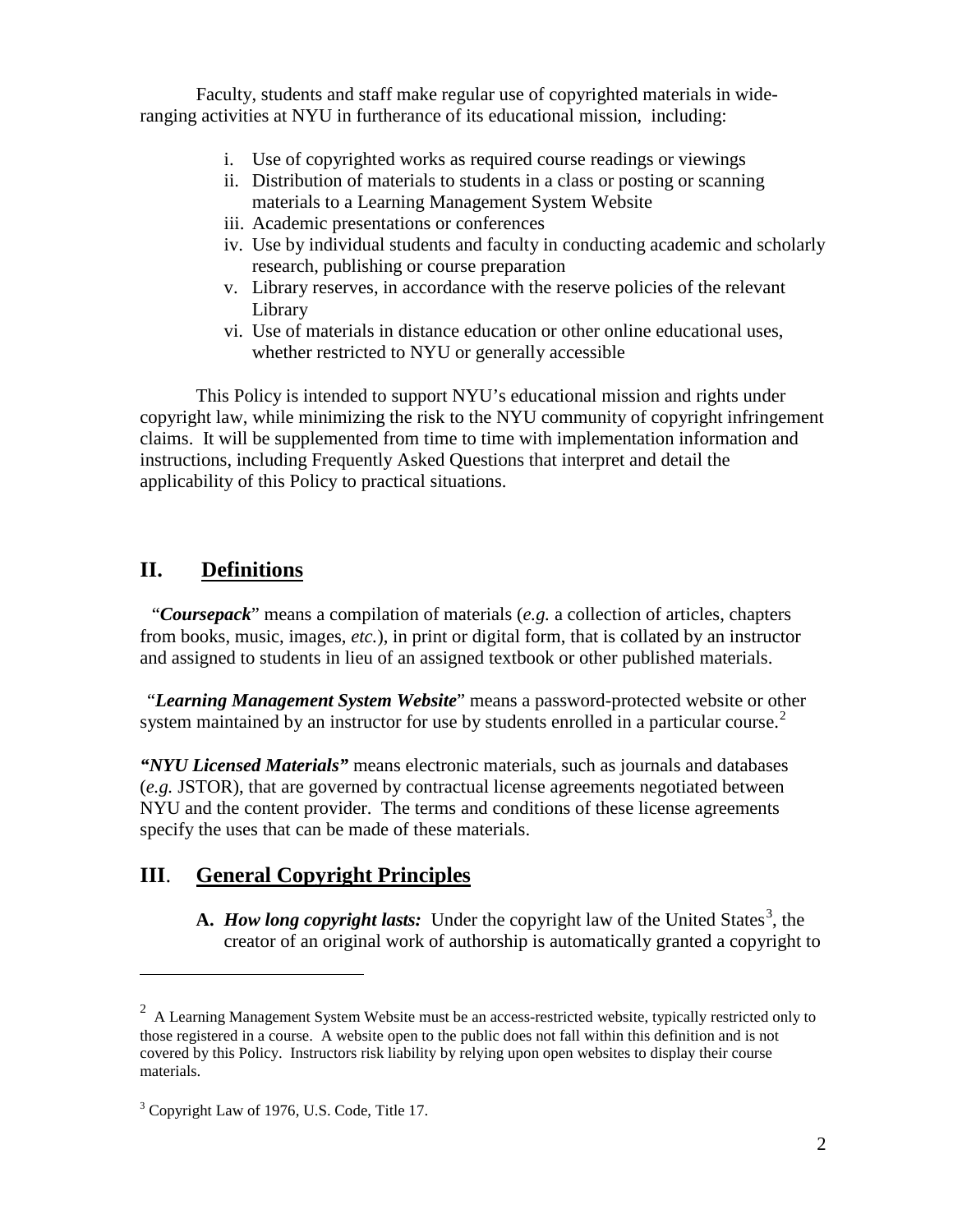such work for a specified period of time. The basic term of a current U.S. copyright is the life of the author plus 70 years. For works of corporate authorship, also called "works for hire," the term is the lesser of 95 years after publication or 120 years after the creation of the work. Different rules apply for works created before 1978, and for some foreign works.

- **B.** *What can be copyrighted:* Copyright law protects a broad range of creative works, including literary works<sup>[4](#page-2-0)</sup>, musical works, dramatic works, choreographic works, pictorial, graphic and sculptural works, motion pictures and other audiovisual works, sound recordings and architectural works. Works of "original authorship embodied in a tangible form" include but are not limited to print, digital, and electronic material, images and works of art, computer code, film, and web pages. Copyright law applies to all such works.
- **C.** *The rights of a copyright owner:* Copyright law gives copyright owners the exclusive rights to copy, reproduce, distribute, perform, and display works, as well as to create derivative works based on the original. The copyright owner's exclusive right to make copies also includes the right to make any digital copies. Accordingly, use of a work during the term of the copyright requires either permission from the copyright holder or reliance on one or more exceptions incorporated into copyright law. (*Fair Use and other exceptions that apply to educational uses of copyrighted materials are discussed in Section V of this Policy.*) Failure to establish one or the other will expose the user to a claim of copyright infringement for which the law provides remedies, including payment of money damages to the copyright owner.
- **D.** *Transfer of Rights:* Copyright may be transferred from the original author of a work to a publisher or other party. Copyright may also be transferred in parts, such that different parties may hold the rights to publish a work in specific languages, regions of the world, or formats (film, audio, print, *etc.*)

### **IV. Materials Requiring Copyright Permission**

 $\overline{a}$ 

Unless materials are covered by one of the categories in Section V (*Materials Not Requiring Copyright Permission*, below) this Policy requires that copyright permission be obtained, even if the material is used for educational or research purposes.

There are two main options available for obtaining permission: A. NYU Bookstores, or B. directly contacting the copyright holder. When preparing course materials, faculty and staff should consult with NYU Libraries before seeking copyright permission, because NYU may already have paid for or otherwise obtained a license to use the work. (*See Section V.C. –NYU Licensed Materials.*)

<span id="page-2-0"></span><sup>&</sup>lt;sup>4</sup> The term "literary works" for purposes of U.S. copyright law is expansive and includes any poetic or prose output that is more than a simple statement of fact. For instance, under the copyright law, literary works would include scientific articles, as well as poetry, essays, and fiction.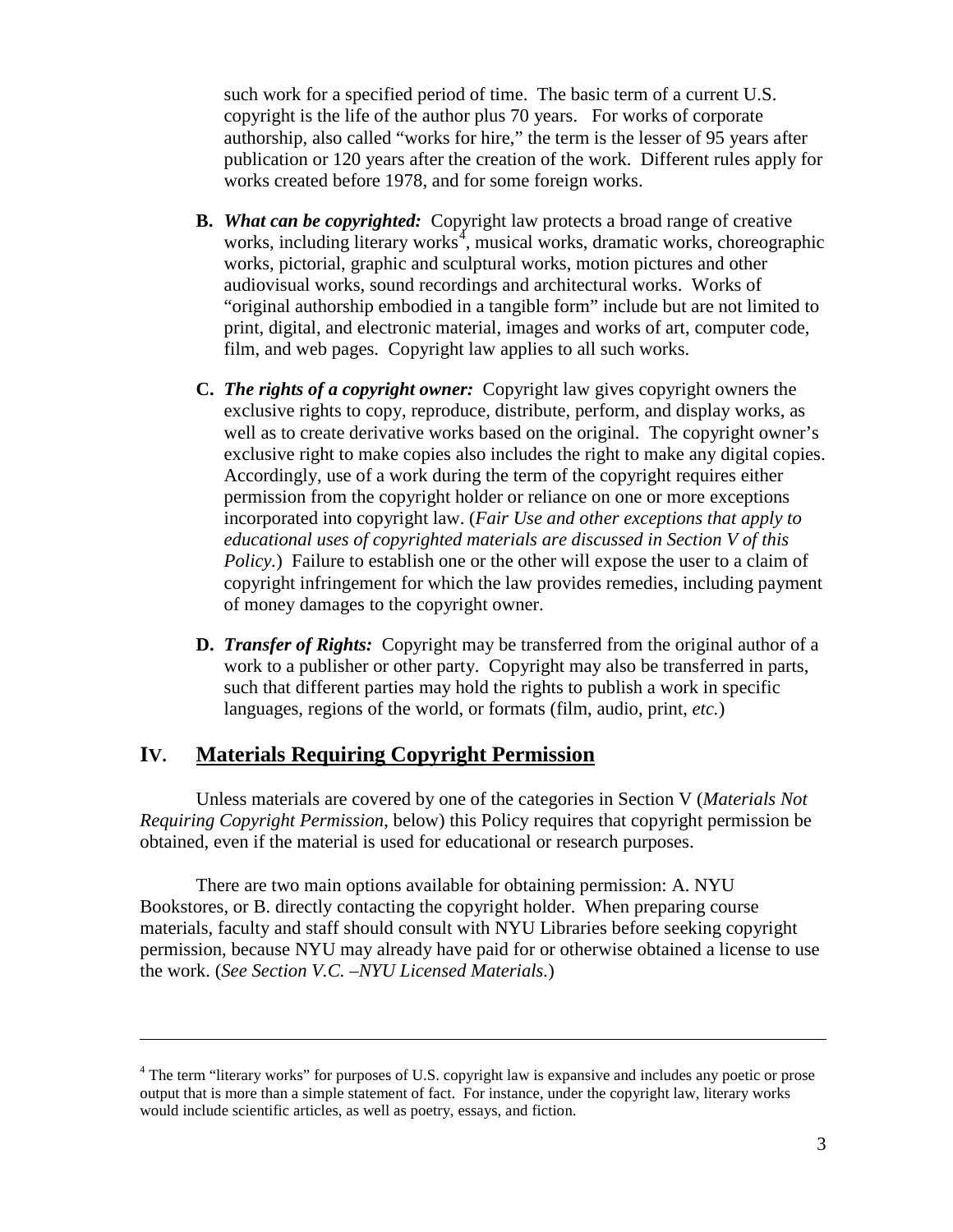- **A. NYU Bookstores**: NYU Bookstores Coursepack Service creates and sells Coursepacks in print or digital form, clearing all permissions for copyrighted materials. Most copyright holders charge royalties when granting permission to reproduce their materials, and these royalties are incorporated into the cost of a Coursepack. The Coursepack Service may also be used to obtain permission to post materials to Learning Management System Websites. Faculty can inquire with NYU Bookstores to determine whether it is possible to obtain permission for other types of uses, such as distributing materials at conferences, or including them in publications. NYU Bookstores utilizes a third party service to obtain permissions. Coursepacks can be delivered both digitally and in print form, and links to digital coursepacks can be made available on Learning Management System Websites.
	- **If a faculty member utilizes NYU Bookstore's Coursepack Services, or another NYU-approved vendor[5](#page-3-0) , to prepare coursepacks , NYU will defend and indemnify the faculty member against any copyright infringement claims.**
- **B. Contacting the copyright holder**: Faculty also have the option to obtain permissions themselves by directly contacting the copyright holder. The process of obtaining permission can take several weeks or more, and thus, faculty are urged to provide sufficient lead time to clear these rights.

## **V. Materials Not Requiring Copyright Permission**

Materials covered by any of the following subsections A through F can be used for all educational and research purposes at NYU, without seeking permission from the copyright holder.

## **A. Materials in the Public Domain**

After the term of copyright expires, a work will lose its copyright protection and enter the public domain, where it may be used freely without permission.

In addition, works created by officers and employees of the United States government are, typically, not covered by copyright protection and are within the public domain. This is a large category of materials that includes government reports and data and informational publications of governmental agencies. Many of these can be found in NYU Libraries or from governmental resources on the web. However, works created by State governmental officials are still subject to copyright, as are many works created by other persons with funding received from the United States government.

<span id="page-3-0"></span><sup>&</sup>lt;sup>5</sup> "NYU-approved" coursepack vendors are those approved by the Office of the Provost, via review by the Vice Provost for Research, the Dean of Libraries, and Office of General Counsel.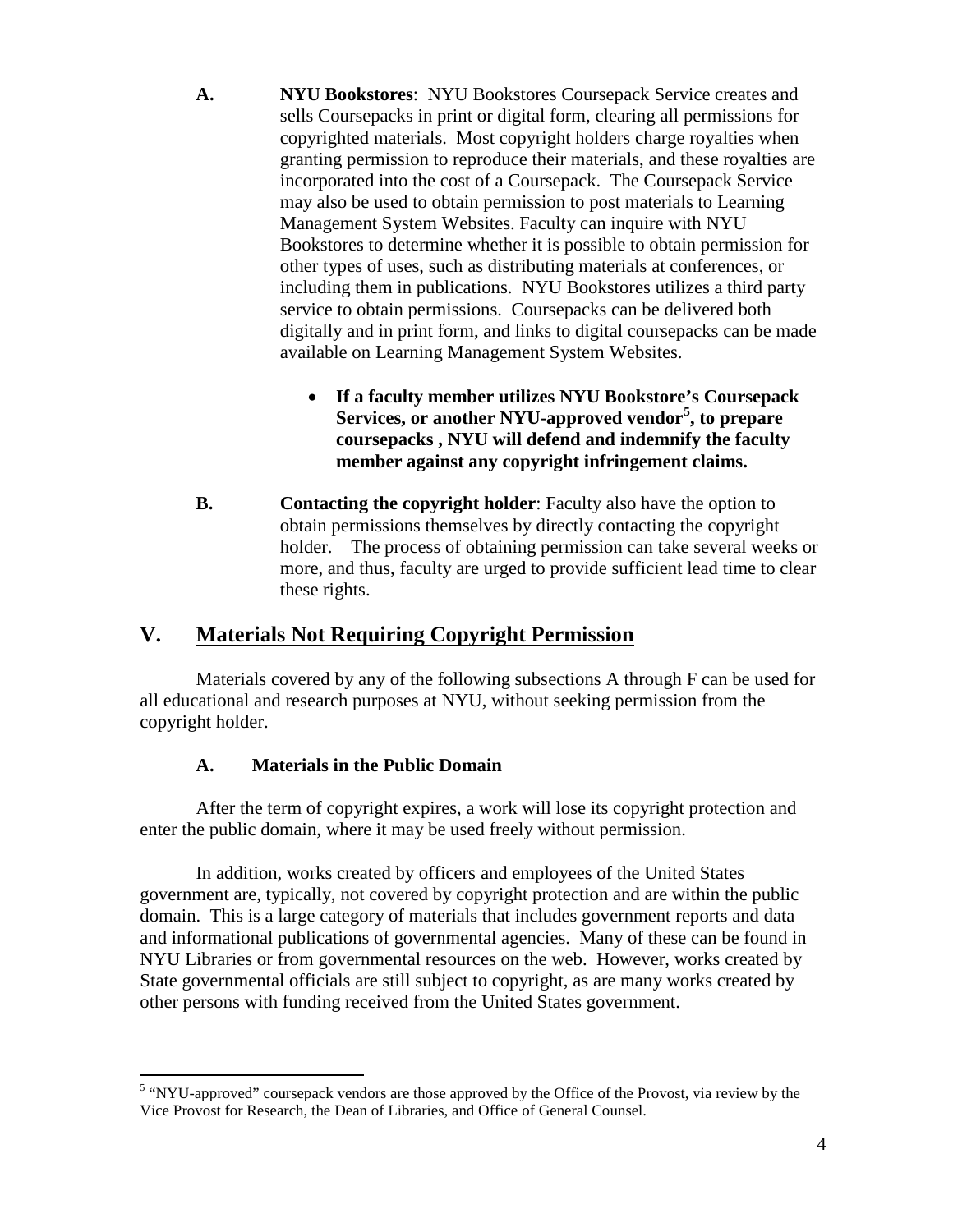Just because a work does not contain a copyright notice (*e.g.,* © 2010 John Doe) does not mean the work is not copyright protected. In fact, in 1989, the United States signed an international convention called the Berne Convention, which states that any work is automatically considered copyrighted once it is fixed in a tangible medium (including as a digital copy). Thus, under the Berne Convention, a work can still be protected by copyright even if it does not contain any affirmative statement of copyright ownership or a copyright notice.

Please consult NYU Libraries for assistance in conducting public domain analyses by emailing to: fairuse@nyu.edu; the Libraries can in turn consult with the Office of General Counsel where necessary.

#### **B. Materials on the Web**

It is sometimes thought that materials available on the open web are in the public domain, or otherwise free to reuse. In fact, most works posted on the web are protected by copyright, and therefore reproducing or distributing web content may require permission from the copyright holder, just as with print materials. **However, simply creating links to legally posted web materials typically does not require permission.** Such links can be included on Learning Management System Websites or other web sites. In addition, links can be provided to NYU Licensed Materials as discussed in Subsection C.

### **C. NYU Licensed Materials**

NYU, primarily through NYU Libraries, licenses a great deal of electronic content, including journals, newspapers, other publications, audio, and still and moving images. **Accordingly, before seeking copyright permission or conducting a Fair Use analysis, faculty and staff should first determine whether NYU has already paid for or otherwise obtained a license to use the work for educational purposes.** The [NYU](http://library.nyu.edu/)  [Library website](http://library.nyu.edu/) contains links to many NYU Licensed Materials. Generally, access to these materials is restricted to members of the NYU community or to people located physically within the Library. NYU Licensed Materials can be made accessible through electronic links that can be placed on electronic reserves or Learning Management System Websites. These materials may be used for course readings or other uses that are restricted to members of the NYU community. Faculty should provide links to NYU Licensed Materials, rather than copying such materials in Coursepacks or onto Learning Management System Websites. Please consult NYU Libraries for assistance in creating links to these materials.

#### **D. Open-Source and Open-Access Materials**

Increasingly, copyrighted materials are becoming available under Open-Source, Open-Access<sup>[6](#page-4-0)</sup>, or similar licenses that allow for these materials to be used (and sometimes

<span id="page-4-0"></span> $6$  "Open-Source" ordinarily refers to access to software and source code, while "Open-Access" is typically associated with journal literature and other scholarly content. This type of licensing takes many forms, but typically permits broad use of the materials and may also include the right to create derivative works of the material on the condition that the new work be similarly licensed on an Open-Source or Open-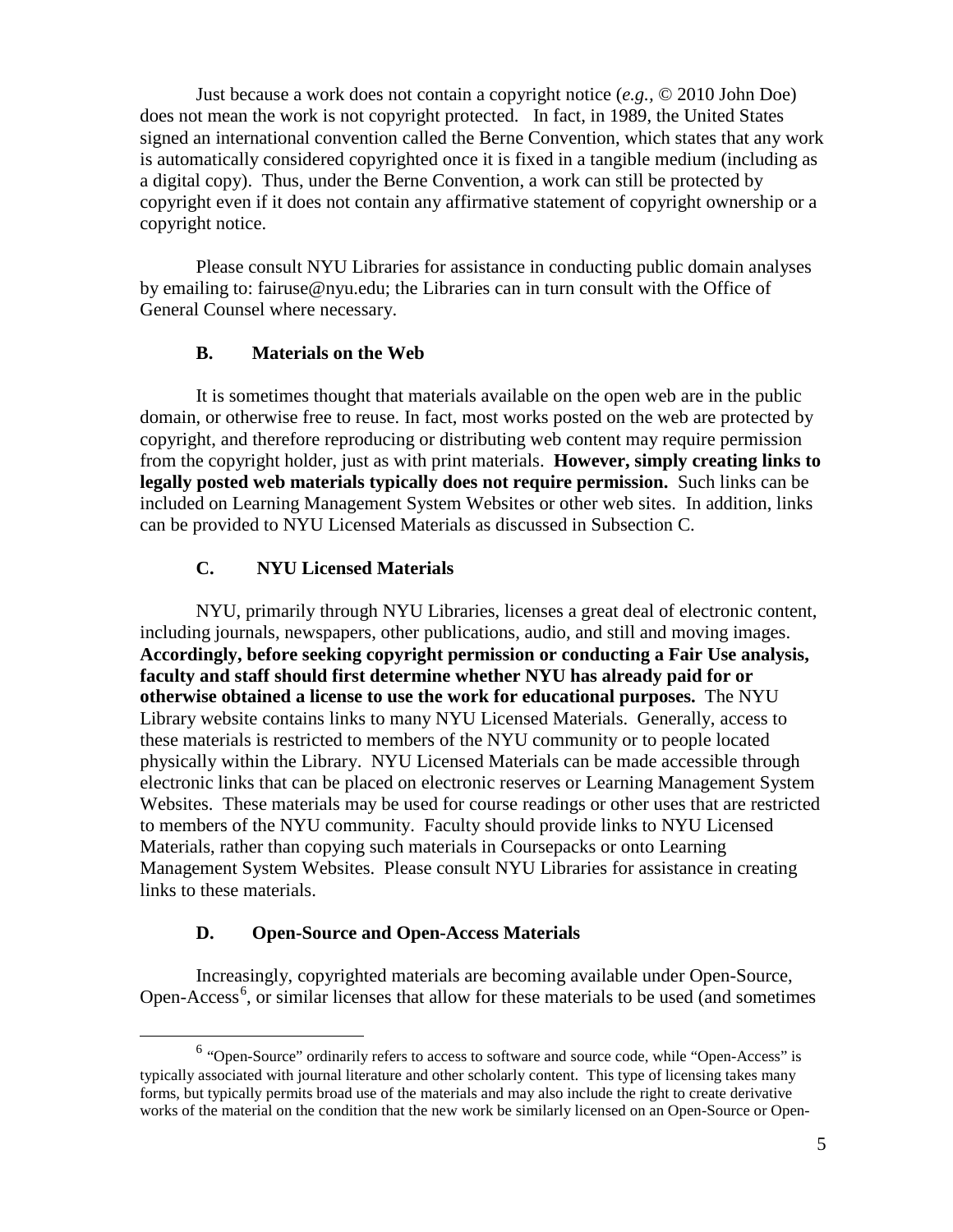copied) without seeking specific permission from the copyright holder*.* Examples include Creative Commons licenses and the Mozilla Public License 2.0 for open software. The terms "Open-Source" or "Open Access" do not mean the work is in the public domain; to the contrary, they mean only that the terms by which one may use a work are controlled by a standard license.

It is likely to be obvious from the markings and notations on the face of a work if it is subject to an Open-Source or Open-Access license. There are many such "open" licenses, which vary as to the rights they grant to users. For example, commercial uses may be prohibited, or attribution to the original material may be required. The specific terms of a particular license should be reviewed prior to using the material. Website terms and conditions may also provide guidance as to whether and how materials may be used.

### **E. Fair Use and the Safe Harbor Guidelines**

The phrase "Fair Use" is often used in the academic community to support the copying and sharing of copyrighted materials. However, the fact that a work is being used for an educational purpose does not necessarily mean that it is considered Fair Use under copyright law.

*Conducting a Fair Use analysis:* In order to determine whether permission is required for educational or research uses of copyrighted materials, the contemplated use should be subjected to a Fair Use analysis under this Policy prior to the occurrence of the use. Fair Use provides a legal defense to an assertion of copyright infringement. A finding of Fair Use of copyrighted material requires a two part analysis:

- 1) whether the use is for the purpose of "criticism, comment, news reporting, teaching (including multiple copies for classroom use), scholarship, or research"; and
- 2) if so, how would the particular use be categorized under the following four (4) Fair Use factors:
	- A. the purposes and character of the use, including whether such use is of a commercial nature or is for nonprofit educational purposes and whether the use transforms the original work to serve a new use or purpose;
	- B. the nature of the copyrighted work, including whether it is informational in nature, or more creative/artistic in nature;
	- C. the amount and substantiality (both in length and in importance) of the portion used in relation to the copyrighted work as a whole; and

 $\overline{a}$ 

Access basis. For example, Open- Source software allows for free distribution of both the compiled software and the source code, enabling others to modify and create new programs derived from the original code. Similarly, Open-Access licenses may permit readers to obtain full-access to journal articles online without having to pay fees. These types of licenses are designed to remove the traditional barriers of access and facilitate broader dissemination and evolution of ideas.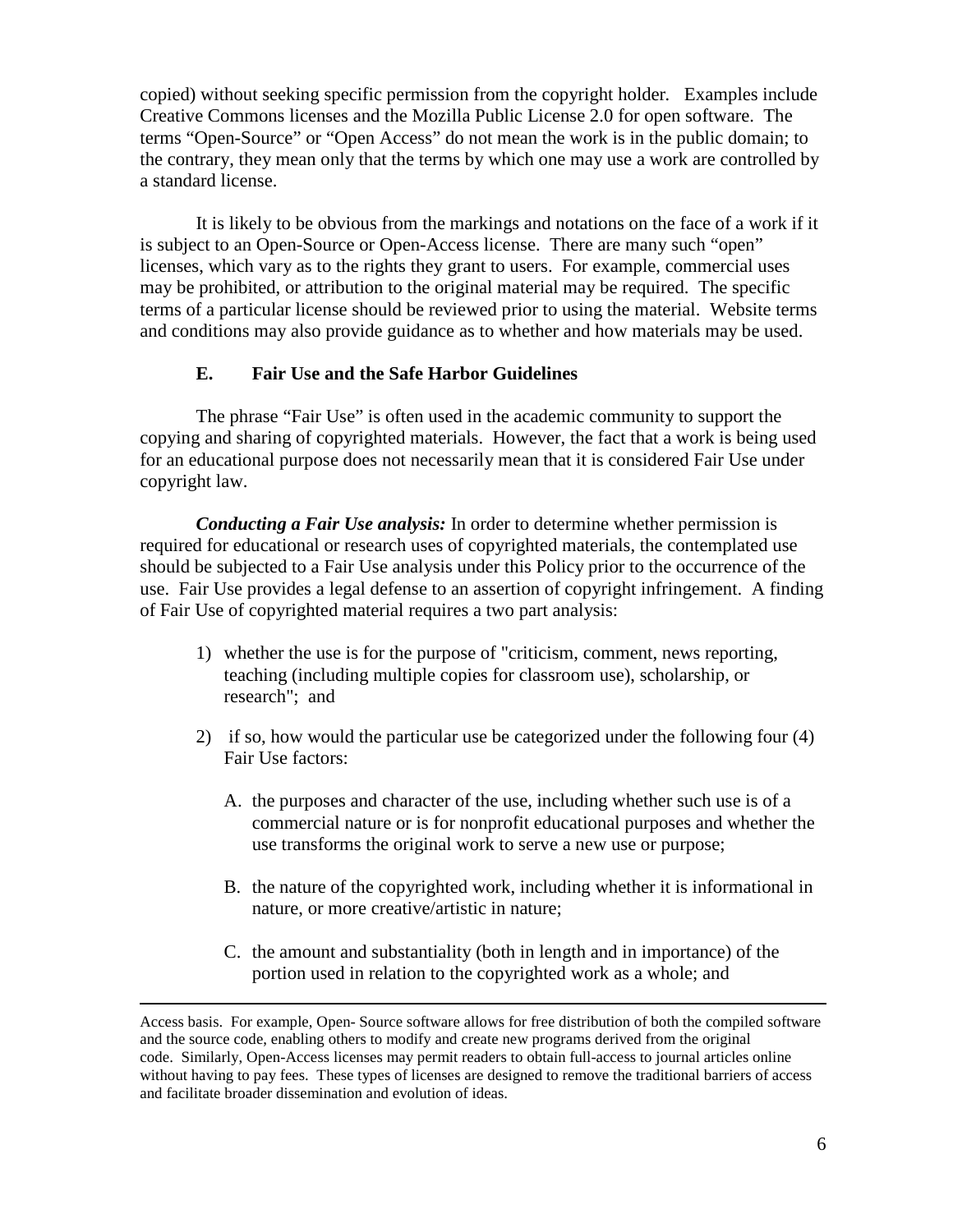D. the effect of the use upon the potential market for or value of the copyrighted work.

A Fair Use analysis is highly case-specific and must be conducted each time materials are to be used. Support in conducting a Fair Use analysis may be obtained from NYU Libraries through [fairuse@nyu.edu,](mailto:fairuse@nyu.edu) which may also consult when necessary with NYU's Office of General Counsel. To demonstrate compliance with this Policy, a written (or electronic) record of the Fair Use analysis should be kept. (*For further guidance in conducting a Fair Use analysis*, *see Appendix I to this Policy.)* 

*The "Safe Harbor" guidelines:* In 1976, publishers, authors, and representatives of various educational institutions attempted to create Fair Use guidelines for educators distributing copyrighted works as course materials. The resulting guidelines are referred to as the "Classroom Guidelines," or the "Safe Harbor Guidelines." Although the Safe Harbor guidelines are not "the law," faculty and others at NYU may generally use materials without permission from the copyright holder when the requirements of the Safe Harbor guidelines are met. While these guidelines refer explicitly only to photocopying of materials for classroom use, they may be applied by analogy to other types of uses, including electronic use. (*See the Safe Harbor Guidelines, which are set forth in Appendix 2 to this Policy, for more detailed information.*) **It is important to note that, if a contemplated use of material does not fall within the Safe Harbor Guidelines, it may still qualify as Fair Use under the four factor analysis set forth in Appendix 1.** [7](#page-6-0) Therefore, if a proposed use does not meet the Safe Harbor Guidelines, further analysis of the Fair Use factors in Appendix 1 should be conducted before determining whether permission is required.

*Fair Use and Course Materials*:Courts have found that multiple copying of excerpts from books (or other works) by commercial copy shops for sale to college students (*i.e.*, Coursepacks) is not a Fair Use and constitutes copyright infringement.<sup>[8](#page-6-1)</sup> More recently, a federal trial court found that copying of excerpts from books, when undertaken by nonprofit educational institutions for use by enrolled students, may qualify as Fair Use upon weighing key factors, including whether the excerpt is sufficiently small in amount, whether permissions are readily available at a reasonable price and in a convenient format, and whether the work is fiction or nonfiction.<sup>[9](#page-6-2)</sup> Thus, even where a

<span id="page-6-0"></span> $^7$  As stated in the legislative history to the Safe Harbor Guidelines, "the following statement of guidelines is not intended to limit the types of copying permitted under the standards of fair use under judicial decision and which are stated in Section 107 of the Copyright Revision Bill. There may be instances in which copying which does not fall within the guidelines stated below may nonetheless be permitted under the criteria of fair use." Guidelines for Classroom Copying in Not-for-Profit Educational Institutions with Respect to Books and Periodicals, House Committee on the Judiciary, Report on Copyright Law Revision, H. Rept. 94- 1476, 94th Cong., 2d sess., at 68 (1976).

<span id="page-6-1"></span><sup>8</sup> *See Basic Books, Inc. v. Kinko's Graphics Corporation*, 758 F. Supp. 1522 (S.D.N.Y. 1991); *Princeton University Press v. Michigan Documents Services, Inc*., 99 F.3d 1381 (6th Cir. 1996). Under these cases, the creation and distribution of Coursepacks does not satisfy Fair Use principles, given the commercial nature of the copy shop business and the finding that such use interferes with the publisher's market for permissions, licenses and custom-published textbooks. This same legal analysis also applies with digital works

<span id="page-6-2"></span><sup>9</sup> *Cambridge University Press v. Becker et al.*, 863 F.Supp.2d 1190 (N.D. Ga. 2012).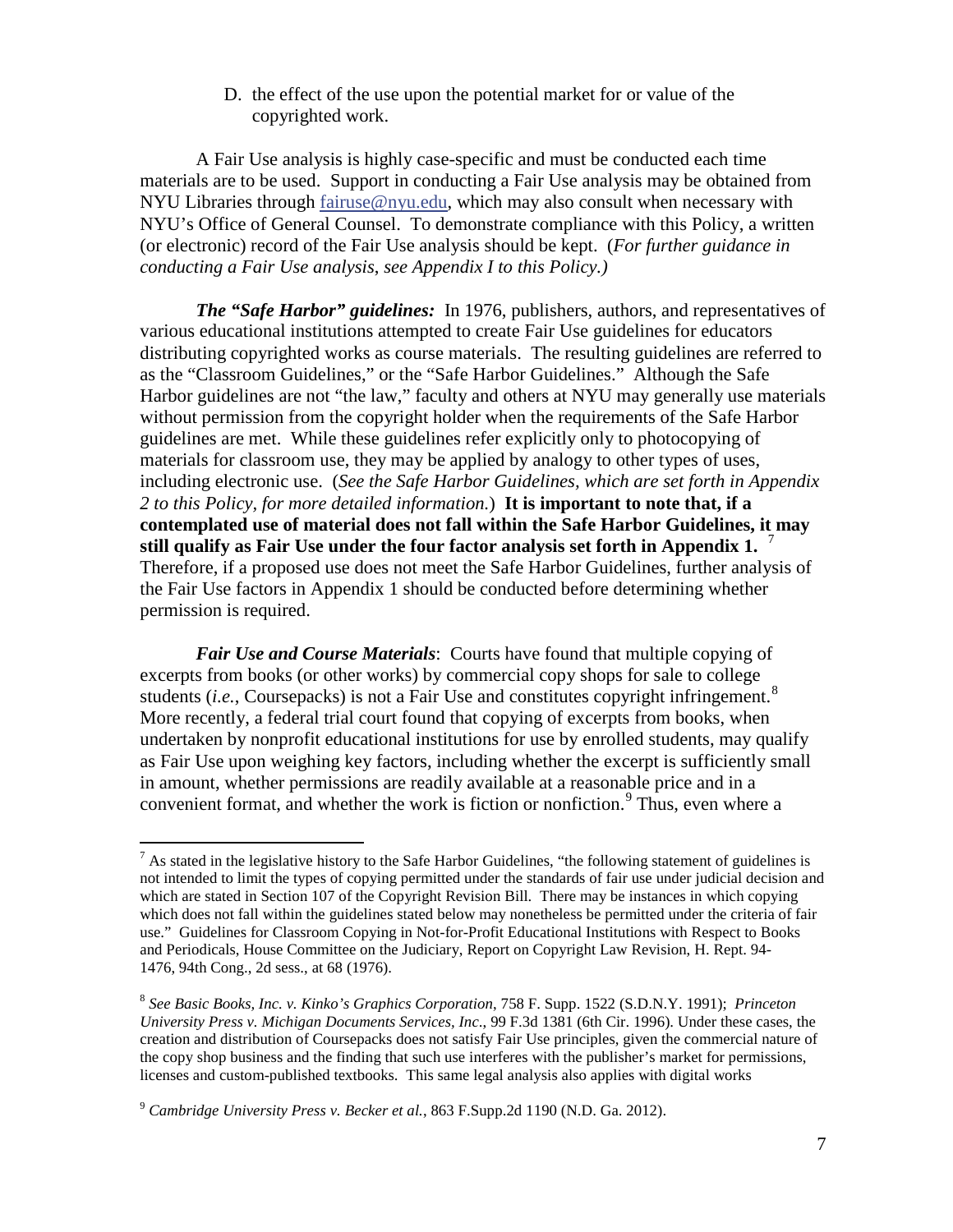digital copy of a work is provided through Learning Management System Websites, it will not automatically qualify as Fair Use, but must be analyzed under the four factors set forth above.

### **F. Performance or Displays in the Classroom**

While copyright owners have the exclusive right over the public performance of works, including the screening of films, the Copyright Act contains a specific exception permitting the performance or display of works in the course of face-to-face teaching activities conducted in a classroom or similar space devoted to instruction.<sup>[10](#page-7-0)</sup> This allows, for example, an instructor to show a film or a student to recite a poem in class. This exception does not apply to copying or distributing materials for classroom use.

The "face-to-face" teaching exception does not apply to courses that are conducted online. Instead, a separate exception commonly called the "TEACH Act"<sup>[11](#page-7-1)</sup> governs transmissions of performances and displays of copyrighted works for online course sessions. Under the TEACH Act, instructors may display copyrighted works if the amount displayed is comparable to what is typically displayed during the course of a face-to-face class. However, the TEACH Act has two principal limitations. First, performances of dramatic works, such as films, plays, or choreographed works, are limited to "reasonable and limited portions" of such works. Second, there are a number of technological conditions that must be met for the TEACH Act to apply, including restricting access to enrolled students. Online performances and displays not covered under the TEACH Act (including educational resources made publicly available via the web) may nevertheless fall within Fair Use, and should also be analyzed under the Fair Use guidelines of this Policy (*see* Section E).

**Notes:**

**1. Dates of official enactment and amendments:** Revised January 6, 2014

2. History: Reviewed by the Faculty Senators Council, November 2013

**3. Cross References**

<span id="page-7-0"></span><sup>&</sup>lt;sup>10</sup> 17 U.S.C. § 110.

<span id="page-7-1"></span> $11$  17 U.S.C. 110 (2)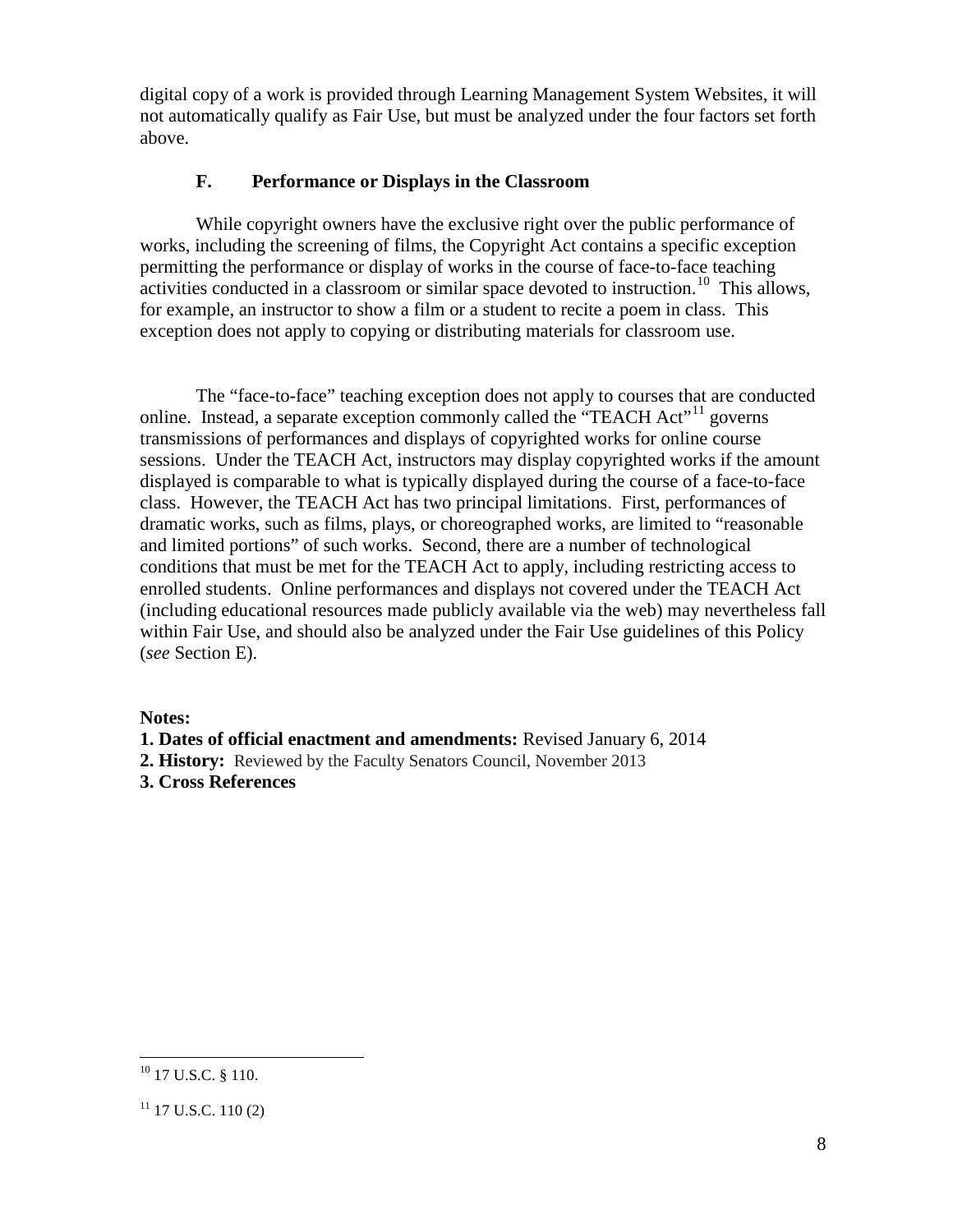### **Appendix 1**

### **Use of Copyrighted Materials for Other Educational and Research Purposes**

#### **A. Background**

A copyright recognizes the creative and educational value of authorship. Copyright owners have broad and exclusive rights over the reproduction and distribution of their works; however, there are some limitations on these rights. The most significant limitation on the exclusive rights of a copyright owner is the concept of "Fair Use." Fair Use establishes that certain uses of copyrighted works are allowed without the permission of the copyright holder. These uses include criticism, commentary, news reporting, teaching, scholarship, and research. Application of the Fair Use exception requires a balancing test that analyzes a specific use according to four factors, set forth below, in order to determine whether that use infringes on a copyright.

#### **B. Fair Use Principles and Analysis**

Courts have not established a clear test to define when Fair Use ends and infringement begins. Instead, courts apply each unique factual scenario to the four Fair Use factors to make a case-by-case decision as to the fairness of specific uses. A famous American jurist, Judge Learned Hand, once exclaimed that the concept of Fair Use "is the most troublesome in the whole law of copyright."

Each of the four factors involve a number of questions that are commonly asked by courts when evaluating the applicability of Fair Use:

#### **Factor 1: The Purpose and Character of the Use:**

• Is the use "transformative," *i.e.* does the use change, repurpose, or recontextualize the original work (such as a parody or satire), or otherwise add value to the original work? If so, this weighs in favor of a finding of Fair Use.

> *Example*: The use of textbooks (or other teaching materials, such as workbooks) as course readings would typically not be considered transformative, as these types of works are intended to be used for teaching purposes. By contrast, the use of news articles or popular songs, for example, as course materials to be analyzed and critiqued would fare better as a transformative use, because such works were not created specifically for educational or teaching purposes.

• Will you charge any fee for access, including copying charges etc.? Fair Use is less likely to apply if this is the case, or if the use can otherwise be considered "commercial."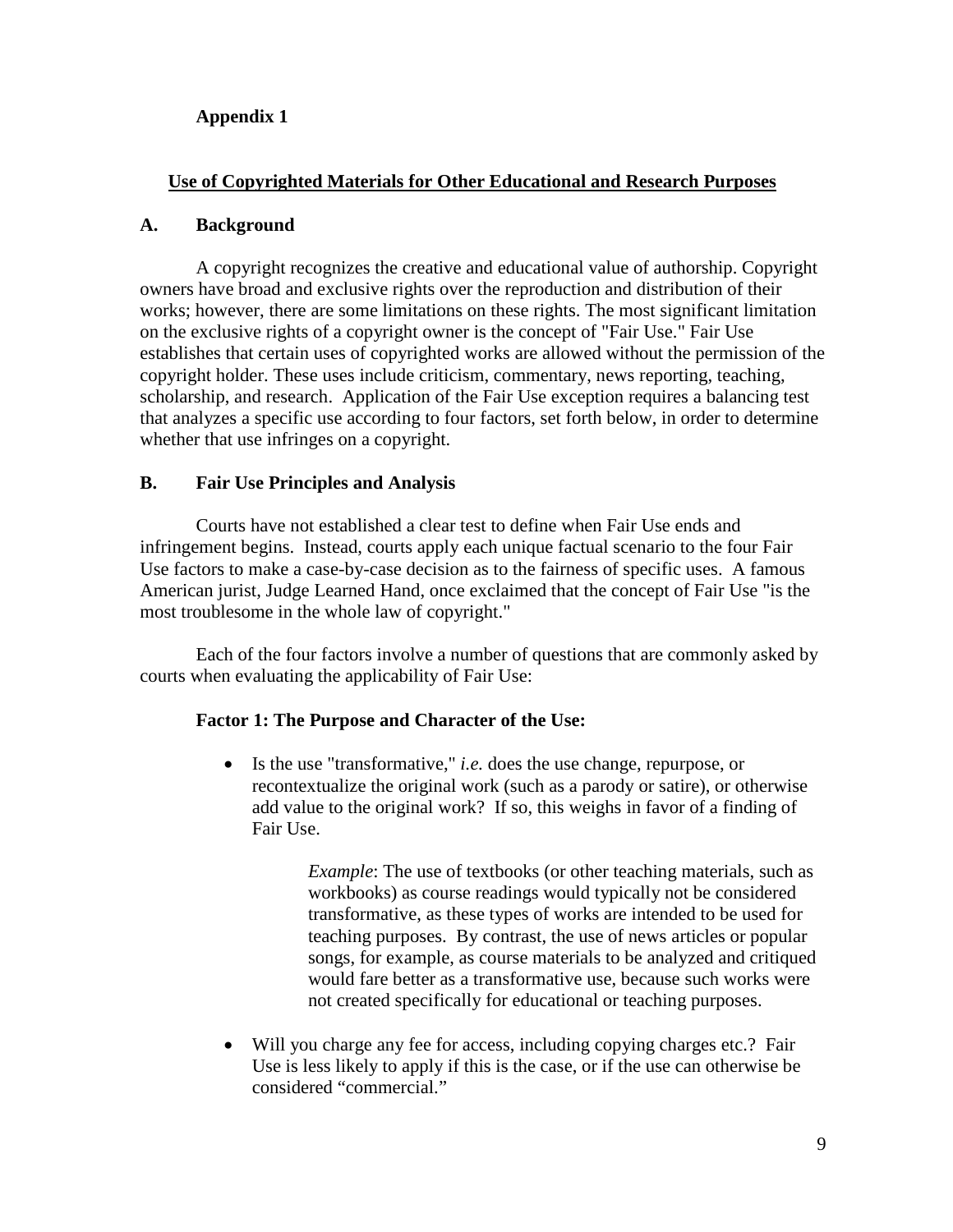• If a work is being used in a class, is access to it restricted solely to those enrolled? Is it password protected? To qualify as Fair Use, access should be tailored to the educational purpose, *e.g.* course materials should be made available only to enrolled students, rather than posted on publicly accessible websites.

### **Factor 2: The Nature of the Copyrighted Work:**

- Is the work primarily factual or informational, or is it a highly expressive or creative work (*e.g.* poetry, music)? Expressive or creative works typically receive greater copyright protection than works that are comprised mostly of facts, such as a simple timeline or graph.
- Is the work published or unpublished? Generally, unpublished works are entitled to greater protection and less likely to qualify as Fair Use.
- Is the work "consumable," meaning an educational workbook or form that is intended to be purchased, as opposed to copied? If so, this weighs against a finding of Fair Use.

#### **Factor 3: The Amount and Substantiality of the Portion used in Relation to the Work as a Whole:**

- Is the entire work used, or only a portion? Commonly, the smaller and less important the portion used in relation to the whole work, the lower the risk of infringement. However, a use is not necessarily a Fair Use simply because the quantity used is small -- where the portion used is critical to the original work, even if quantitatively brief (*i.e.* the "heart of the work"), this weighs against a finding of Fair Use.
- Is the amount used closely tailored to the educational and/or research purpose? This supports a finding of Fair Use. If a large portion or an entire work is used, this should be because the amount is necessary to achieve the educational purpose.
- If the work is an image, what is the size and resolution of the image? Courts have determined that smaller sized or lower-resolution copies of images (*e.g.* "thumbnails") are analogous to using a smaller amount of the original work. Even when an image is used in its entirety, this factor will not necessarily defeat a finding of Fair Use if other factors are satisfied.

#### **Factor 4: The Effect of the Use upon the Market for the Work:**

• Does the use render the original copyrighted work less marketable? In other words, does the use substitute for purchasing or licensing the work from the copyright owner so as to adversely affect the market for the work? If so, this is a good indication that the Fair Use exception will not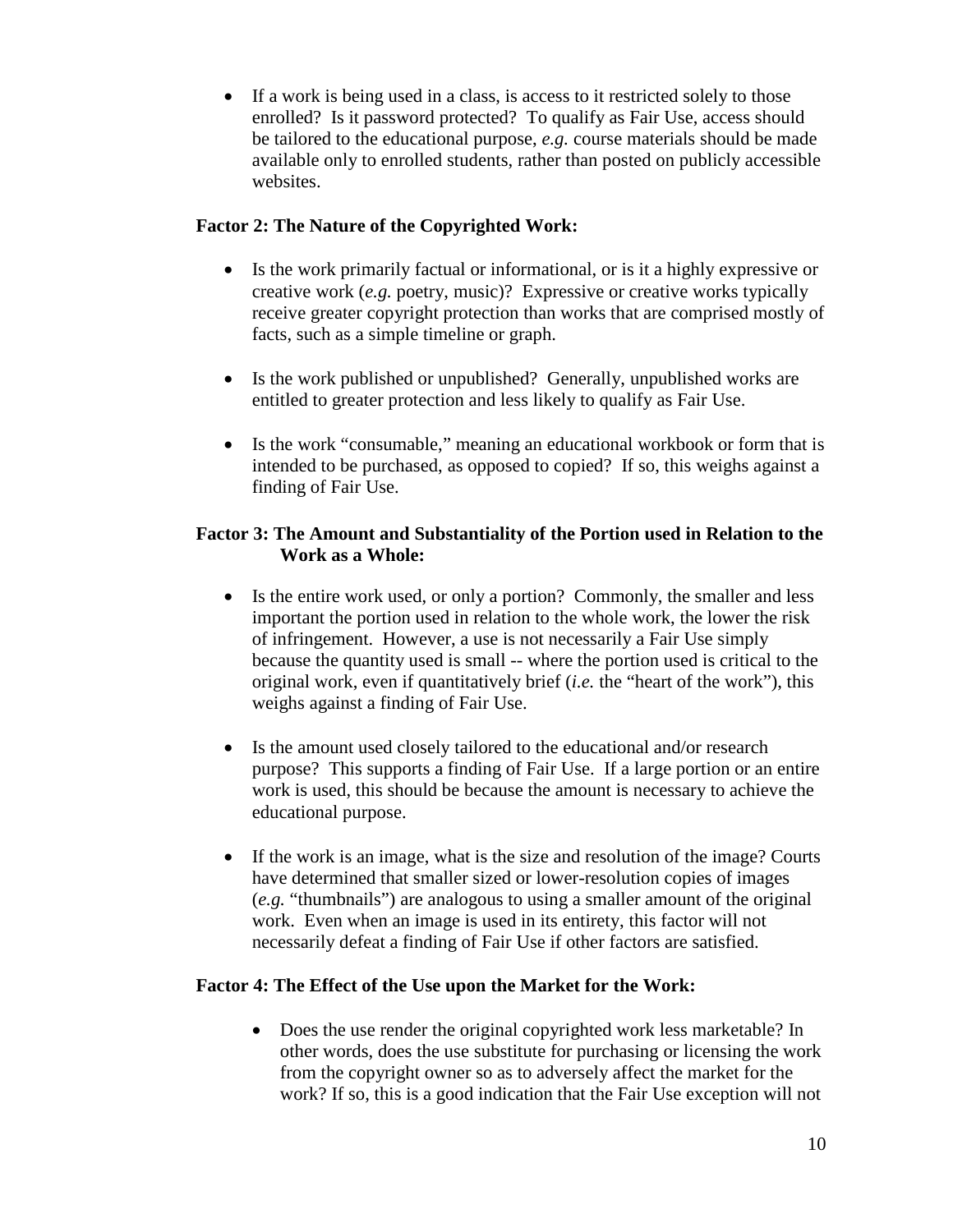apply, even if the impact is relatively marginal. This factor is typically given strong consideration by courts.

• Would similar uses on a larger scale, even within NYU, impact the market for the work? This weighs against a finding of Fair Use, even if the specific use in question has relatively minimal impact.

A Fair Use analysis requires a careful balancing of each of these four factors. Although all four must be examined, not all factors need to weigh in favor of or against Fair Use. For example, if the second factor weighed against Fair Use but the other three weighed in favor, Fair Use would likely apply. Conversely, if only one of the four factors weighed in favor, Fair Use is unlikely to be met. Ordinarily, courts also tend to assess the element of "good faith," or the intent of the person who has used the copyrighted work.

## **C. Can Attributions or Disclaimers Help Establish Fair Use?**

The short answer is "no." Some mistakenly believe it is Fair Use to use a copyrighted work, so long as the work is attributed to the author or copyright owner. However, copyright law does not take attribution into consideration when analyzing Fair Use. In addition, including a "disclaimer" that the use is not associated with or endorsed by the copyright holder does not help to establish Fair Use.

## **D. Situations Involving Multiple Copyright Owners**

When dealing with artistic media and music, additional complexities may exist where the content is owned by one party, performance rights are owned by a different party, and distribution rights are owned by a third party. Similarly, with print media, there may be different copyright owners for different portions of the work, such as text, images, or annotations. These issues and each copyright owner's rights must be considered when seeking permission(s) to use a work, or analyzing the use of such work under Fair Use.

## **E. Special Considerations for Electronic Works**

When conducting a Fair Use analysis for an electronic work, both the quality of publication and ease of distribution are usually important considerations. For instance, when a work can be easily redistributed via the internet, it is more likely to impact the market for the original work. Distinctions in the quality of reproduction can also be relevant. For example, reproductions that are of inferior quality and used for a different or "transformative" purpose have in some cases been permitted by courts as Fair Use (*e.g*. digital "thumbnail" copies of images that could not be enlarged without loss of resolution). Reducing the size and resolution of an image is not a guarantee of Fair Use, but can in some circumstances lower the risk of infringement.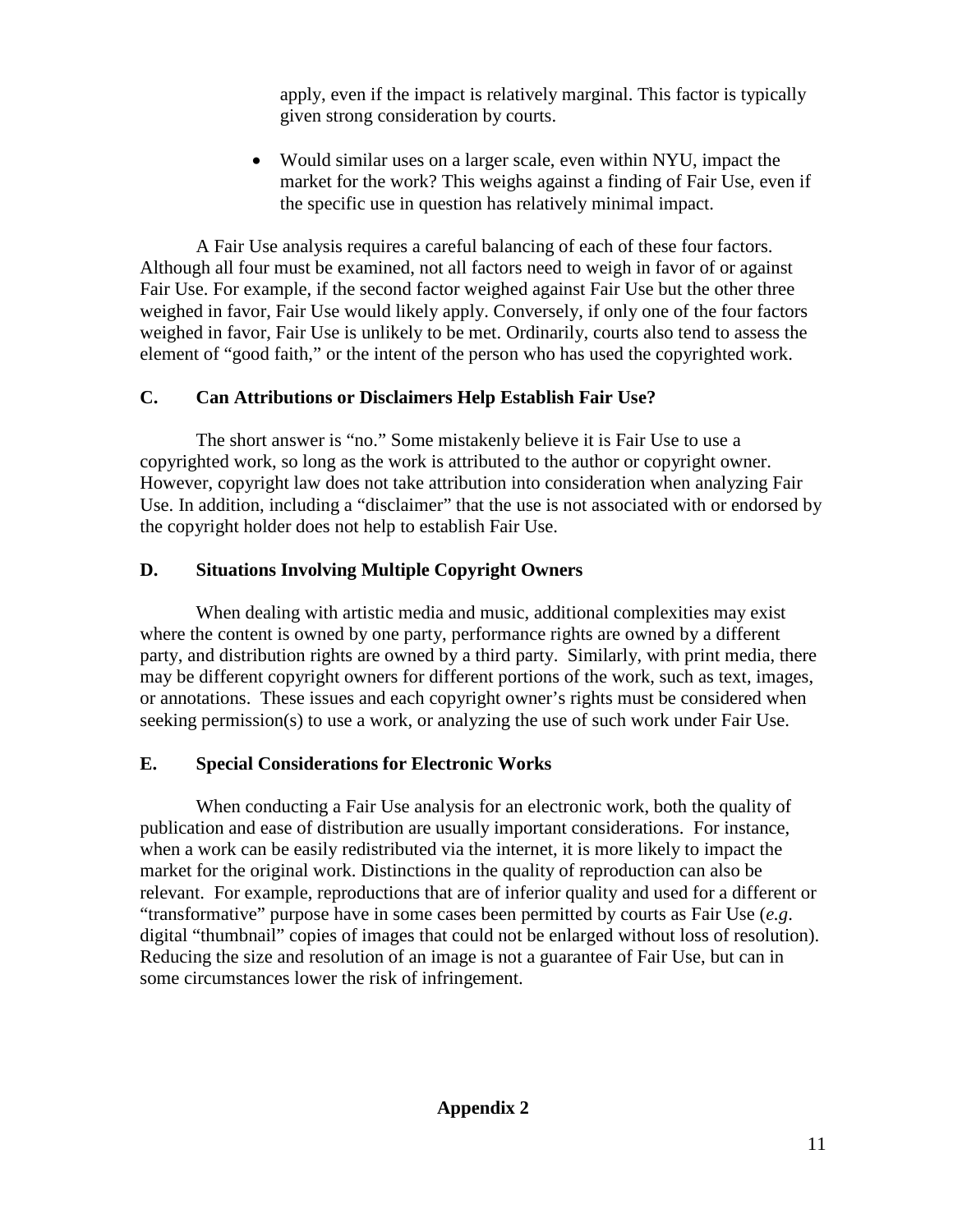### **Classroom (Safe Harbor) Guidelines**

I. Single Copying for Teachers

A single copy may be made of any of the following by or for a teacher at his or her individual request for his or her scholarly research or use in teaching or preparation to teach a class:

- A. A chapter from a book;
- B. An article from a periodical or newspaper;
- C. A short story, short essay or short poem, whether or not from a collective work; and
- D. A chart, graph, diagram, drawing, cartoon or picture from a book, periodical, or newspaper.
- II. Multiple Copies for Classroom Use

Multiple copies (not to exceed in any event more than one copy per pupil in a course) may be made by or for the teacher giving the course for classroom use or discussion; provided that:

- A. The copying meets the tests of brevity and spontaneity as defined below; and
- B. Meets the cumulative effect test as defined below; and
- C. Each copy includes a notice of copyright.

#### Definitions

#### Brevity

- (i) Poetry: (a) A complete poem if less than 250 words and if printed on not more than two pages or, (b) from a longer poem, an excerpt of not more than 250 words.
- (ii) Prose: (a) Either a complete article, story or essay of less than 2,500 words, or (b) an excerpt from any prose work of not more than 1,000 words or 10% of the work, whichever is less, but in any event a minimum of 500 words.

[Each of the numerical limits stated in "i" and "ii" above may be expanded to permit the completion of an unfinished line of a poem or of an unfinished prose paragraph.]

(iii)Illustration: one chart, graph, diagram, drawing, cartoon or picture per book or per periodical issue.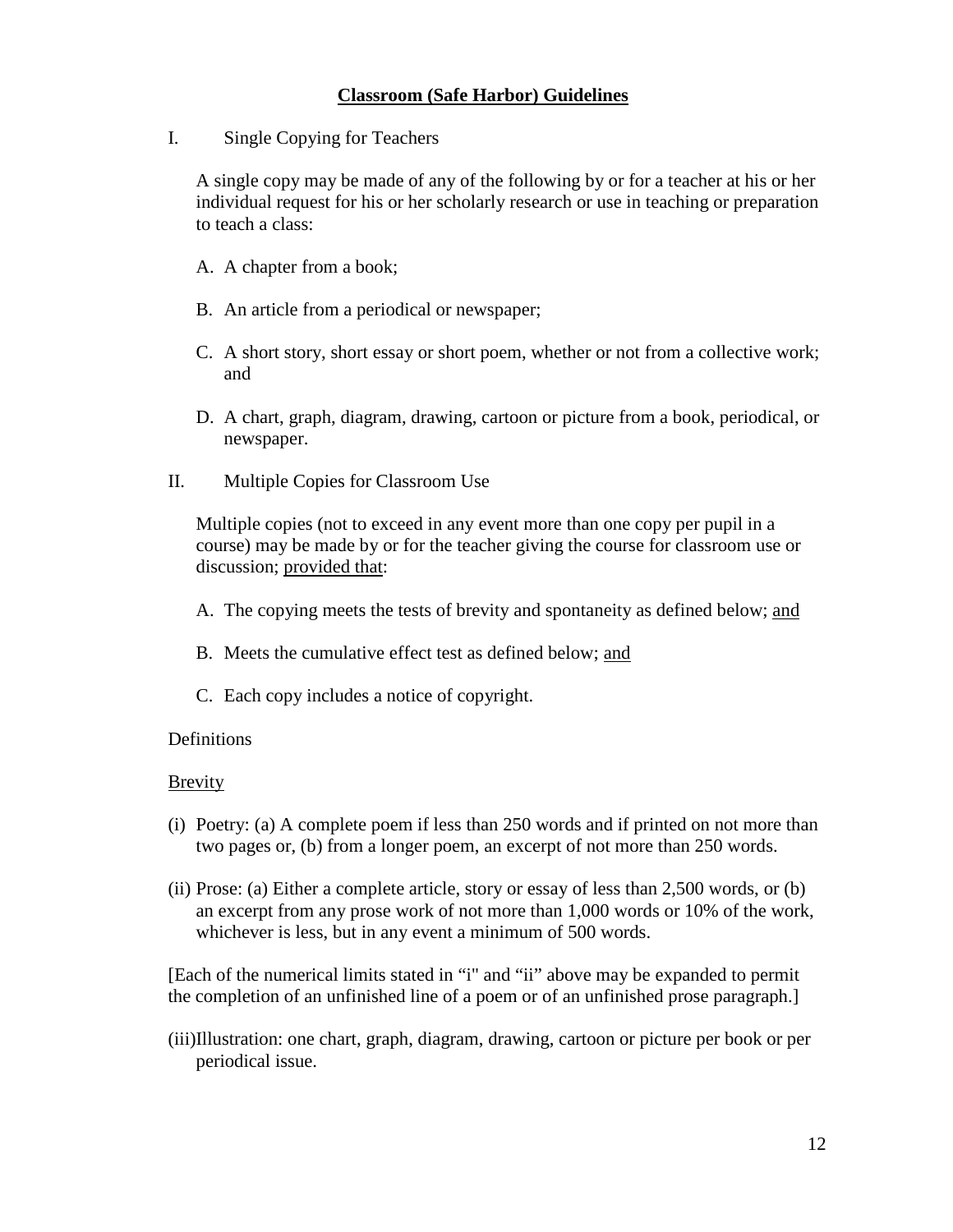(iv)"Special" works: Certain works in poetry, prose or in "poetic prose" which often combine language with illustrations and which are intended sometimes for children and at other times for a more general audience fall short of 2,500 words in their entirety. Paragraph "ii" above notwithstanding such "special works" may not be reproduced in their entirety; however, an excerpt comprising not more than two of the published pages of such special work and containing not more than 10% of the words found in the text thereof, may be reproduced.

#### **Spontaneity**

- (i) The copying is at the instance and inspiration of the individual teacher, and
- (ii) The inspiration and decision to use the work and the moment of its use for maximum teaching effectiveness are so close in time that it would be unreasonable to expect a timely reply to a request for permission.

#### Cumulative Effect

- (i) The copying of the material is for only one course in the school in which the copies are made.
- (ii) Not more than one short poem, article, story, essay or two excerpts may be copies from the same author, nor more than three from the same collective work or periodical volume during one class term.
- (iii)There shall not be more than nine instances of such multiple copying for one course during one class term.

[The limitations stated in "ii" and "iii" above shall not apply to current news periodicals and newspapers and current news sections of other periodicals.]

III. Prohibitions as to I and II Above

Notwithstanding any of the above, the following shall be prohibited:

- A. Copying shall not be used to create or replace or substitute for anthologies, compilations or collective works. Such replacement or substation may occur whether copies of various works or excerpts therefrom are accumulated or reproduced and used separately.
- B. There shall be no copying of or from works intended to be "consumable" in the course of study or of teaching. These include workbooks, exercises, standardized tests and test booklets and answer sheets and like consumable material.
- C. Copying shall not:
	- a) substitute for the purchase of books, publishers' reprints or periodicals;